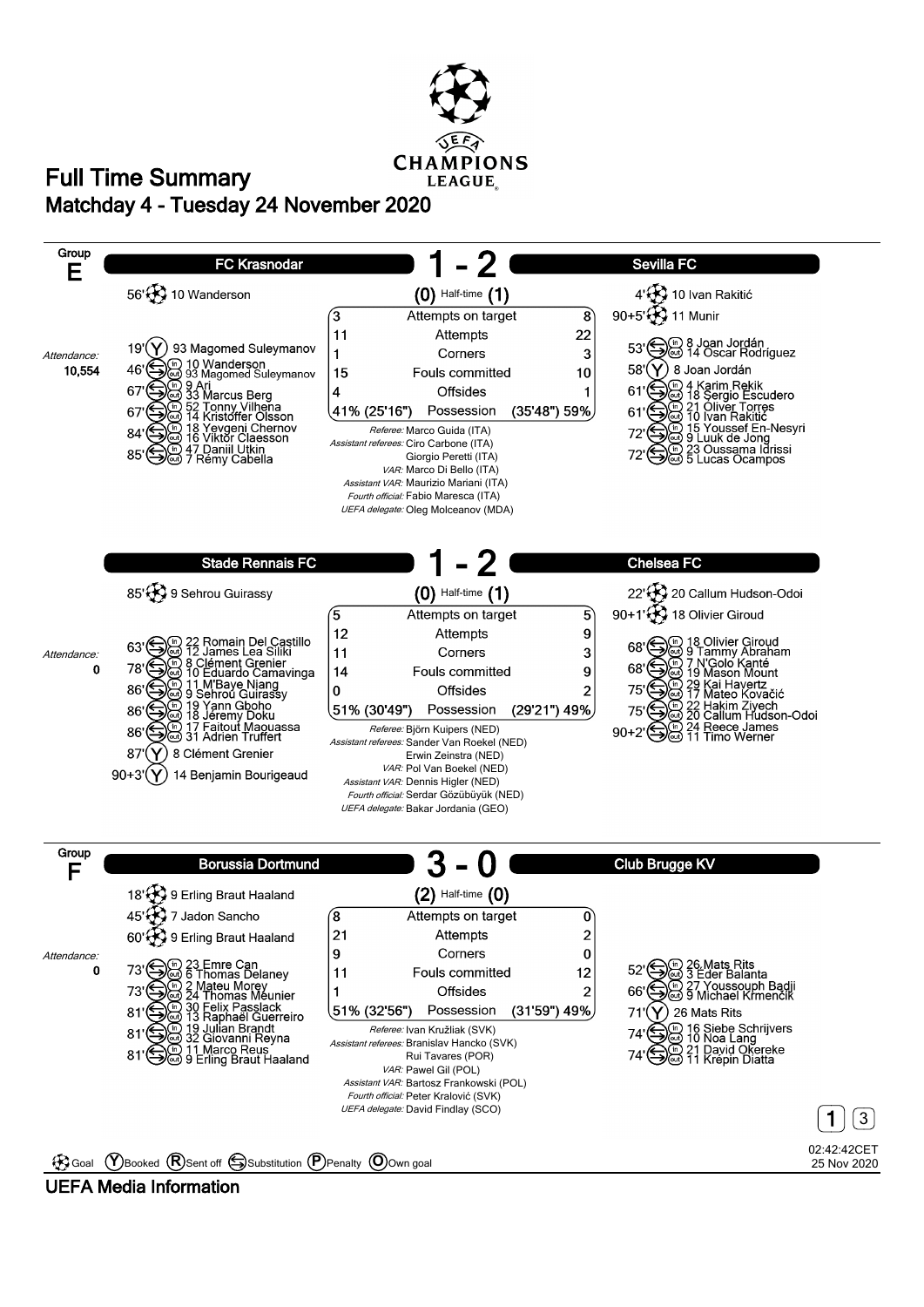

## **Matchday 4 - Tuesday 24 November 2020 Full Time Summary**



#### **UEFA Media Information**